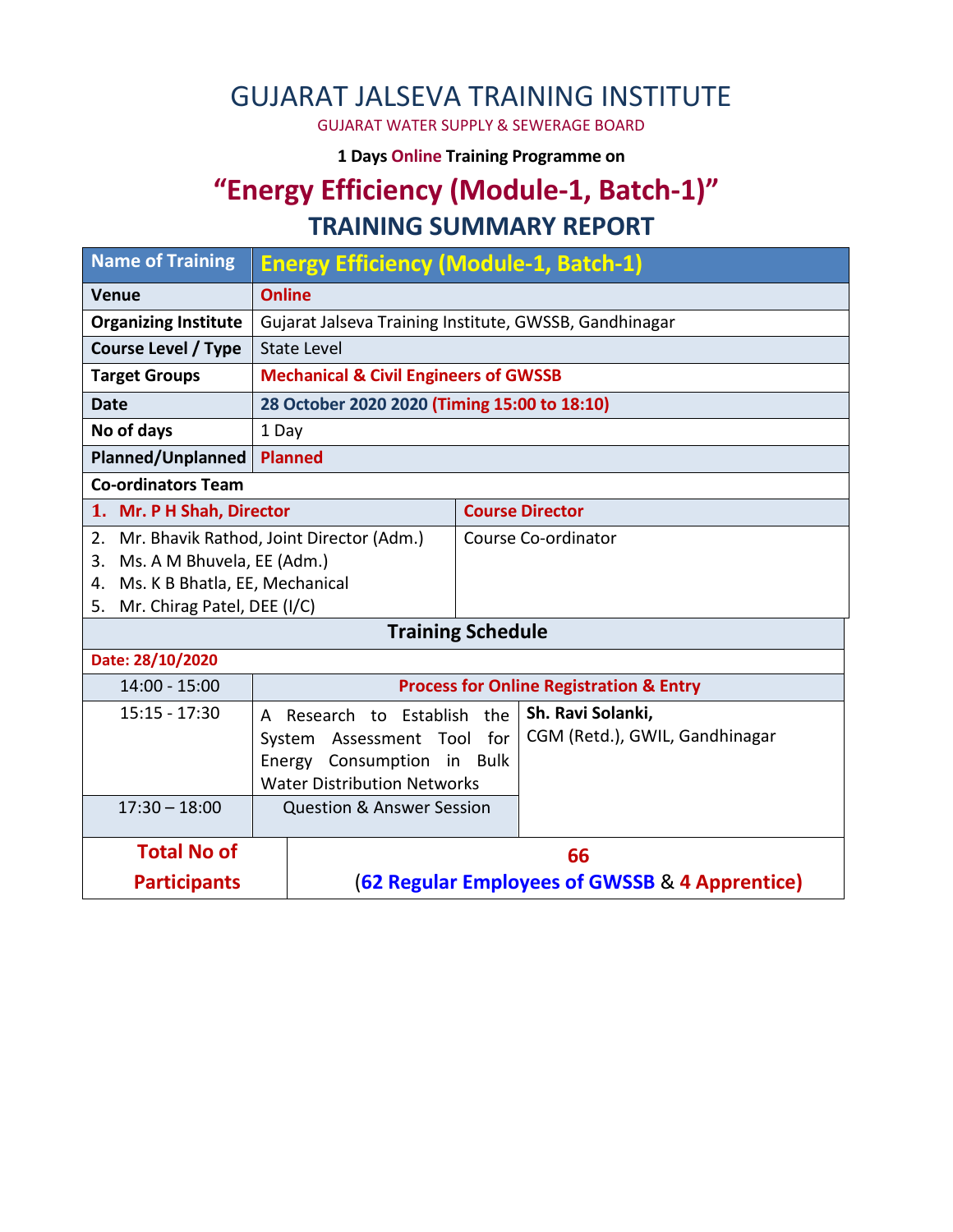### **List of Regular Employees of GWSSB**

| Sr.<br>No.              | <b>CPF NO.</b>                                                         | <b>Name</b>                                                      | <b>Designation</b>            | <b>Office &amp; Place</b>         |
|-------------------------|------------------------------------------------------------------------|------------------------------------------------------------------|-------------------------------|-----------------------------------|
| $\mathbf{1}$            | GWSSB/9221                                                             | ARUNDHATI MAGANBHAI BHUVELA                                      | EE(C)                         | GJTI, Gandhinagar                 |
| $\mathbf{2}$            | GWSSB/2159                                                             | DHIRAJBHAI MANILAL PATEL                                         | EE(M)                         | Ahmedabad Mech, Division          |
| $\overline{\mathbf{3}}$ | GWSSB/10599                                                            | EE(C)<br>RAHULKUMAR MAHENDRABHAI<br><b>SOLANKI</b>               |                               | H.O, Gandhinagar                  |
| 4                       | GWSSB/2426                                                             | KAUMUDINI BHARATKUMAR BHATLA                                     | EE(M)                         | GJTI, Gandhinagar                 |
| 5                       | GWSSB/7201                                                             | <b>SANKET BABUBHAI PATEL</b>                                     | EE(M)                         | PHMD, Godhara                     |
| 6                       | GWSSB/9304                                                             | SANDIP GUMANSINH CHAUDHARI                                       | AEE (M)                       | PHMSD, Vyara                      |
| $\overline{\mathbf{z}}$ | <b>GWSSB/5168</b>                                                      | <b>VINAYAK BABULAL MODI</b>                                      | AEE (M)                       | PHMSD, Ahmedabad                  |
| 8                       | GWSSB/10168                                                            | AMI RAMANLAL PATEL                                               | DEE (M)                       | H.O, Gandhinagar                  |
| 9                       | GWSSB/10135                                                            | AMITKUMAR KANAIYALAL PATEL                                       | DEE (M)                       | PHMSD, Savali                     |
| 10                      | GWSSB/1707                                                             | ARVIND MUGATLAL THANKI                                           | DEE (M)                       | H.O, Gandhinagar                  |
| 11                      | GWSSB/10628                                                            | DHAVALKUMAR MUKESHKUMAR SHAH                                     | DEE (M)                       | PHMSD, Dahod                      |
| 12                      | GWSSB/10222                                                            | DEE (M)<br>HEMANTSINGH VEERENDRASINGH<br><b>CHAUHAN</b>          |                               | PHMSD, Tharad                     |
| 13                      | GWSSB/10185                                                            | JALPESH DASRATHBHAI CHAUDHARY                                    | DEE (M)                       | PHMSD, Deesa                      |
| 14                      | GWSSB/10621                                                            | JATINKUMAR KANAIYALAL PATEL                                      | DEE (M)                       | PHMSD, Sayla                      |
| 15                      | GWSSB/10289                                                            | <b>JIGAR PANKAJBHAI SUTHAR</b>                                   | DEE (M)                       | PHMSD, Nadiad                     |
| 16                      | GWSSB/10442                                                            | DEE (M)<br>MADHAVBHAI DAYALJIBHAI TANDEL                         |                               | PHMSD, Godhra                     |
| 17                      | GWSSB/9206                                                             | <b>MANOJ MOHANLAL PRAJAPATI</b>                                  | DEE (M)                       | PHMSD, Surat                      |
| 18                      | GWSSB/10167                                                            | MANVIR PRABHATBHAI JALU                                          | DEE (M)                       | PHMSD, Jasdan                     |
| 19                      | GWSSB/10183                                                            | MOTISINH PITHASINH RAJPUT                                        | DEE (M)                       | PHMSD, Ahmedabad                  |
| 20                      | GWSSB/10087                                                            | PURVANGI ASHWINBHAI GOSAI                                        | DEE (M)                       | PHMSD-1, Rajkot                   |
| 21                      | GWSSB/10169                                                            | SUNILKUMAR DHIRAJLAL PATEL                                       | DEE (M)                       | PHMSD, Netrang                    |
| 22                      | GWSSB/10203                                                            | SUNITA SATYASINH RATHWA                                          | DEE (M)                       | PHM Store SD, Vadodara            |
| 23                      | <b>BHUMIKA N KUNTAR</b>                                                |                                                                  | Incharg                       | GWIL, Gandhinagar                 |
|                         |                                                                        |                                                                  | <b>Manager</b>                |                                   |
| 24                      | GWSSB/3760                                                             | <b>UPENDRASINGH BABUSINGH</b>                                    | <b>Incharge DEE</b><br>(Mech) | Water Tanker Sub Dn,<br>Ahmedabad |
| 25                      |                                                                        | <b>BHADORIYA</b>                                                 |                               | PHMD, Modasa                      |
|                         |                                                                        | APURV BHARATBHAI PARMAR<br>Assit.<br>Manager                     |                               |                                   |
| 26                      | <b>MEHUL KAPADIYA</b>                                                  |                                                                  | Assit.                        | GWIL, Gandhinagar                 |
|                         |                                                                        |                                                                  | Manager                       |                                   |
| 27                      |                                                                        | GWIL, Gandhinagar<br><b>NEELAM J PARMAR</b><br>Assit.<br>Manager |                               |                                   |
| 28                      |                                                                        | <b>S N BHUT</b>                                                  | Assit.                        | PHMD, Rajkot                      |
|                         |                                                                        |                                                                  | Manager                       |                                   |
| 29                      | GWSSB/10217                                                            | <b>CHIRAG JAYANTILAL PATEL</b>                                   | AE(C)                         | GJTI, Gandhinagar                 |
| 30                      | GWSSB/10703                                                            | ANJANA RAJENDRASINH RATHOD                                       | AAE (M)                       | PHMSD, Anand                      |
| 31                      |                                                                        | <b>ARPITA BHAVSAR</b>                                            | AAE (M)                       | PHMSD, Sayla                      |
| 32                      | GWSSB/3785                                                             | <b>BHARAT ANANTPRASAD VYAS</b>                                   | AAE (M)                       | PHMD, Junagadh                    |
| 33                      | GWSSB/3778                                                             | BHARATBHAI NATUBHAI TRIVEDI                                      | AAE (M)<br>AAE (M)            | PHMSD-1, Rajkot                   |
| 34                      |                                                                        | <b>CHARMI SUNILKUMAR BHATT</b>                                   |                               | Ahmedabad Mech circle             |
| 35                      | GWSSB/10807                                                            | DEVABHAI HAVLABHAI SANGADA                                       | AAE (M)                       | PHMSD, Limkheda                   |
| 36                      | GWSSB/4024                                                             | AAE (M)<br>PHMD, Rajkot<br>DHIRENDRA KANTILAL SHUKLA             |                               |                                   |
| 37                      | GWSSB/10196                                                            | HARSHIKA VISHALBHAI PATEL                                        | AAE (M)                       | PHMSD, Surat                      |
| 38                      | GWSSB/10181<br>AAE (M)<br>HITENDRAKUMAR GANESHBHAI<br>PHMSD, Visanagar |                                                                  |                               |                                   |
| 39                      | GWSSB/10104                                                            | <b>CHAUDHARY</b><br>JAYSHRIBEN AMRUTBHAI PRAJAPATI               | AAE (M)                       | PHMSD, Mehsana                    |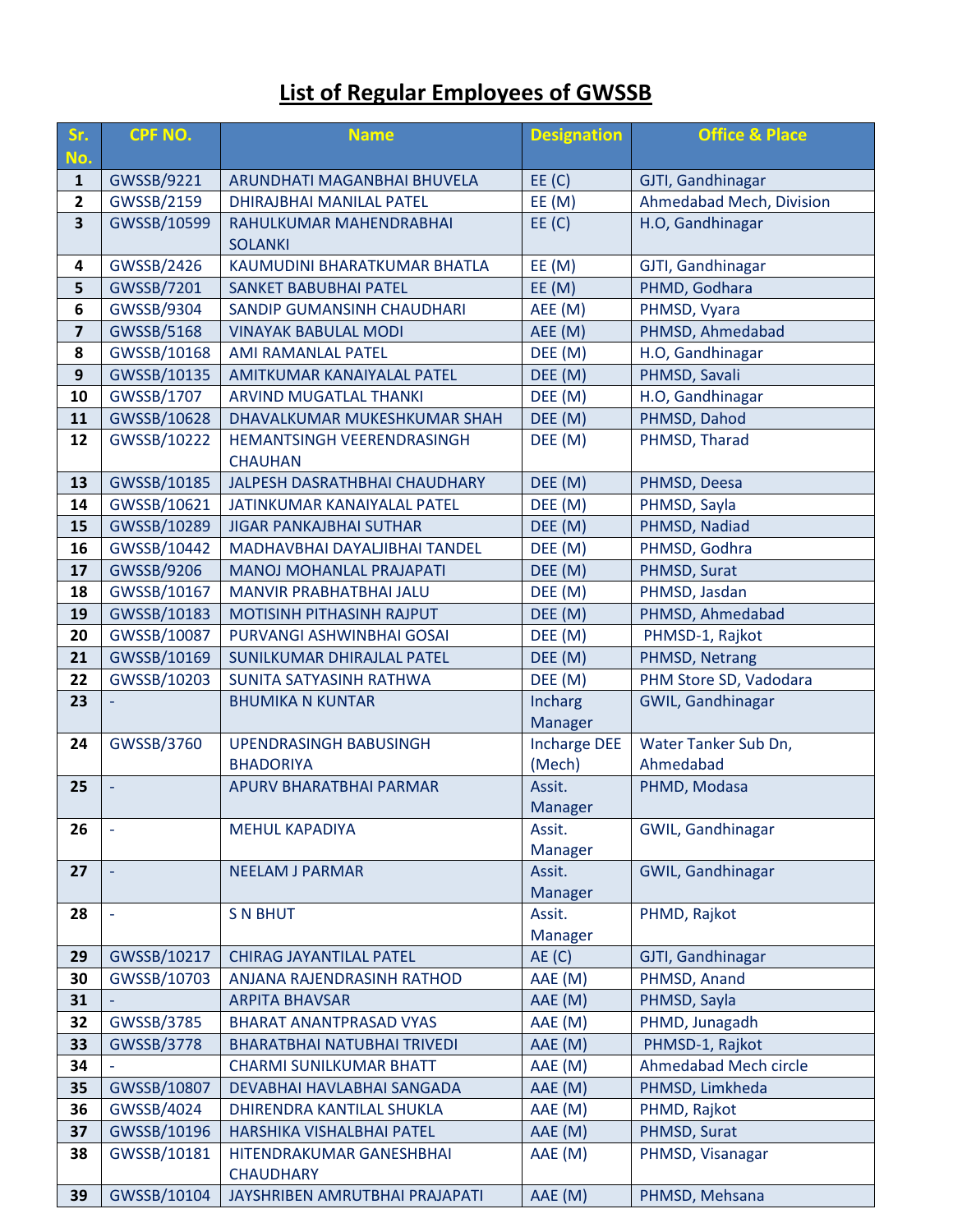| Sr. | CPF NO.             | <b>Name</b>                                              | <b>Designation</b> | <b>Office &amp; Place</b>    |
|-----|---------------------|----------------------------------------------------------|--------------------|------------------------------|
| No. |                     |                                                          |                    |                              |
| 40  |                     | AAE (M)<br><b>JIGNESHKUMAR VALLABHBHAI</b>               |                    | PHMSD, Bhuj                  |
|     |                     | <b>DEVGANIYA</b>                                         |                    |                              |
| 41  | $\bar{\phantom{a}}$ | <b>JYOTI SITARAMBHAI PATEL</b>                           | AAE (M)            | PHMD, Mehsana                |
| 42  | GWSSB/10109         | <b>KAJAL GOVINDBHAI MIYATRA</b>                          | AAE (M)            | PHMSD-1, Rajkot              |
| 43  |                     | KISHAN JERAMBHAI CHADOTARA                               | AAE (M)            | PHMSD, Bhachau               |
| 44  | <b>GWSSB/3848</b>   | <b>KISHOR TRIKAMLAL MEVADA</b>                           | AAE (M)            | <b>Ahmedabad Mech circle</b> |
| 45  |                     | <b>KRUNAL GOVINDBHAI PRAJAPATI</b>                       | AAE (M)            | PHMSD, Nadiad                |
| 46  | GWSSB/9305          | AAE (M)<br>PHMD, Godhara<br>LALITKUMAR RASIKBHAI DAMOR   |                    |                              |
| 47  |                     | <b>MEET GOVINDBHAI PATEL</b><br>AAE (M)<br>PHMSD, Jasdan |                    |                              |
| 48  |                     | AAE (M)<br>PHMSD, Modasa<br>MEHULKUMAR RAMESHBHAI PATEL  |                    |                              |
| 49  |                     | MITESHKUMAR DINESHCHANDRA                                | AAE (M)            | PHMSD, Bhuj                  |
|     |                     | <b>HALPATI</b>                                           |                    |                              |
| 50  | GWSSB/10248         | MUKESHKUMAR LALJIBHAI PATEL                              | AAE (M)            | PHMSD, Valsad                |
| 51  |                     | PANKAJ MADHUBHAI KALSARIYA                               | AAE (M)            | PHMD, Bhuj                   |
| 52  |                     | <b>PAYAL RAMNIK PATEL</b>                                | AAE (M)            | Ahmedabad Mech, Division     |
| 53  | ÷,                  | POOJA ATULKUMAR MODI                                     | AAE (M)            | PHMSD, Gandhinagar           |
| 54  | $\Box$              | PRIYANKA NIMESHBHAI JOSHI                                | AAE (M)            | PHMD, Surat                  |
| 55  |                     | SANJAYKUMAR NAGARBHAI PATEL                              | AAE (M)            | PHMD, Mehsana                |
| 56  | GWSSB/10360         | SAURABHKUMAR MANILAL PATEL                               | AAE (M)            | PHMSD, Surat                 |
| 57  | GWSSB/10221         | SHAMALBHAI KALAJIBHAI PATEL                              | AAE (M)            | PHMSD, Deesa                 |
| 58  |                     | SHIVANI PRADYUMANBHAI RAYGOR                             | AAE (M)            | PHMSD, PALANPUR              |
| 59  |                     | <b>SUNIT DALSUKHBHAI DAMOR</b>                           | AAE (M)            | PHMSD, Dahod                 |
| 60  | GWSSB/10107         | VIKARMABHAI BATUKBHAI PARVADA                            | AAE (M)            | PHMSD, Junagadh              |
| 61  |                     | <b>VINAY PRAHALADBHAI PATEL</b>                          | AAE (M)            | PHMSD, Dahod                 |
| 62  | <b>GWSSB/5168</b>   | <b>VINAYAK BABULAL MODI</b>                              | AAE (M)            | PHMSD, Ahmedabad             |

## **List of Employees (Outsource Staff & Apprentice)**

| Sr.<br>No. | <b>Name</b>                    | <b>Designation</b> | <b>Office &amp; Place</b> |
|------------|--------------------------------|--------------------|---------------------------|
|            | AZAJ MAHMMADBHAI VAHORA        | Apprentice         | PHMSD, Anand              |
|            | NAIRSALKUMAR PRAHLADBHAI PATEL | Apprentice         | PHMSD, Anand              |
| З          | PARTH BHARATKUMAR TANDEL       | Apprentice         | PHMSD, Anand              |
| 4          | <b>PAVAN PARMAR</b>            | Apprentice         | H.O, Gandhinagar          |